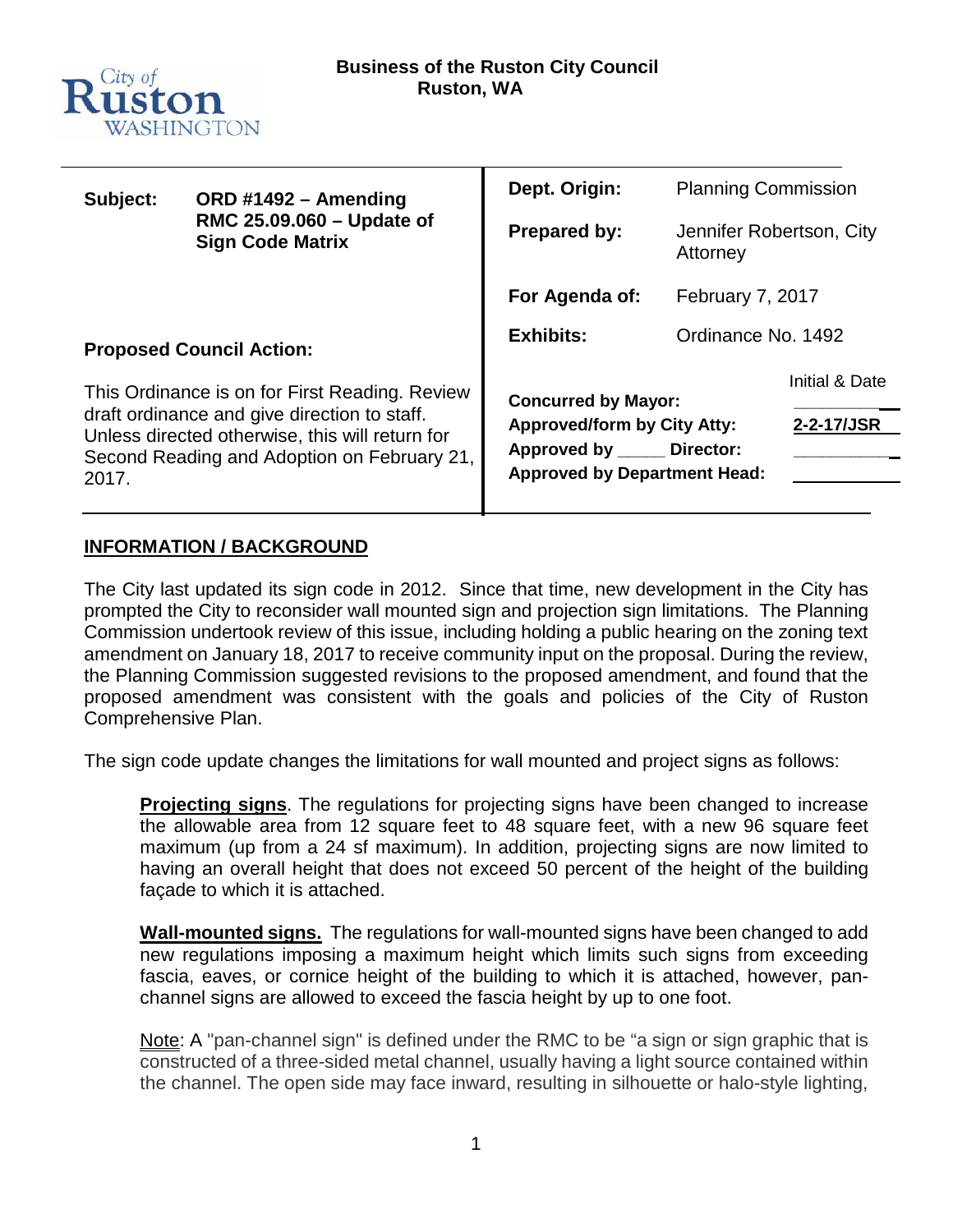or it may face outward to allow full illumination. The open side of the channel may be enclosed with a translucent material."

#### **FISCAL CONSIDERATION**

No direct costs, however, this allows businesses to have more flexibility in their signs which will help those businesses.

#### **BOARD OR COMMITTEE RECOMMENDATION**

The Planning Commission recommends approval of Ordinance No. 1492.

### **RECOMMENDATION / MOTION**

This matter is on for First Reading. Review the draft ordinance and give direction to staff. Unless directed otherwise, this will return for Second Reading and Adoption on February 21, 2017.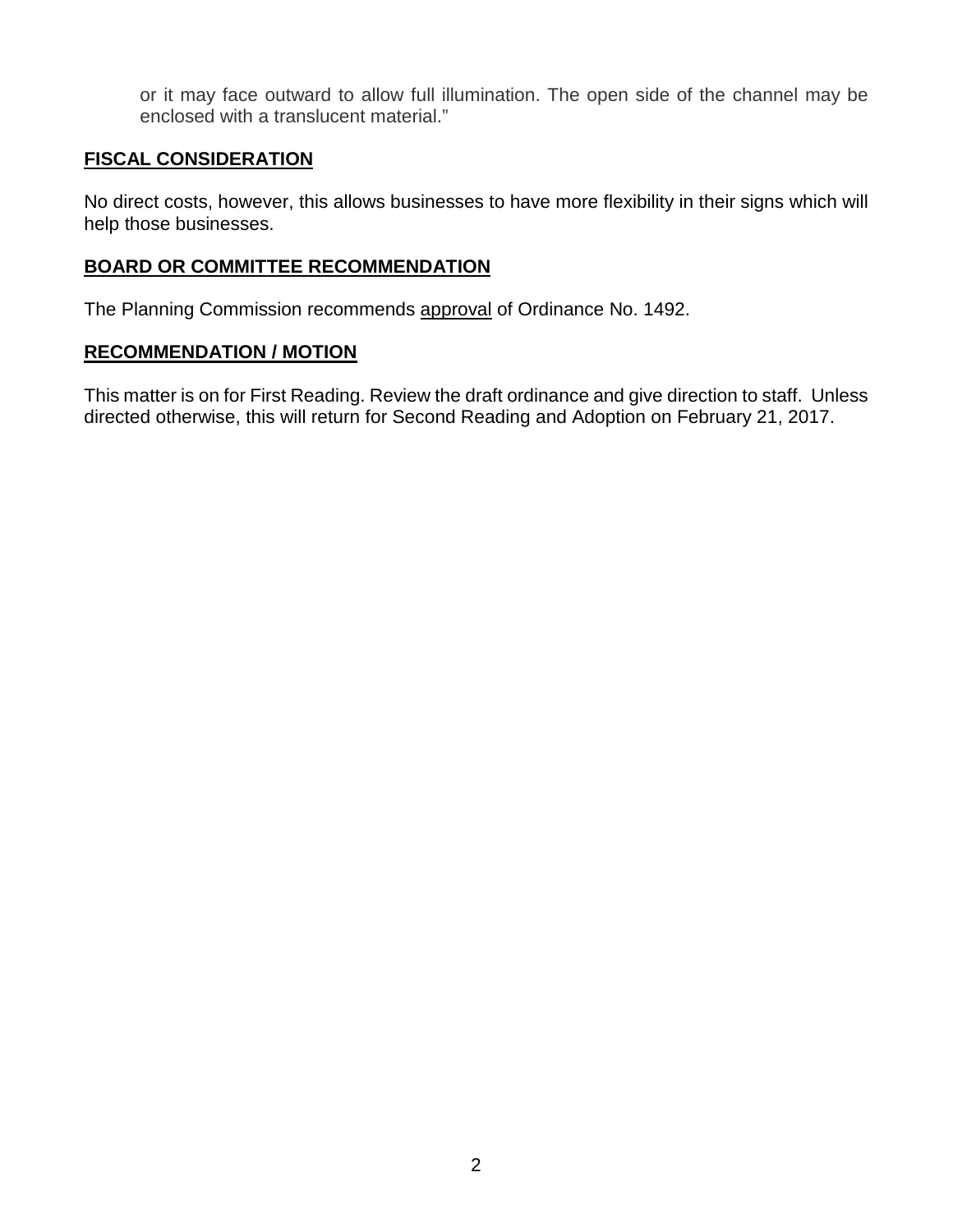#### **ORDINANCE NO. 1492**

**AN ORDINANCE OF THE CITY OF RUSTON RELATING TO LAND USE AND ZONING, MODIFYING THE CITY'S SIGN CODE, REVISING SECTION 25.09.060 TO ALLOW LARGER PROJECTING SIGNS, CHANGING THE MAXIMUM FACE SIZE FROM 12 SQUARE FEET PER FACE TO 24 SQUARE FEET AND THE MAXIMUM SIZE FROM 24 SQUARE FEET TO 48 SQUARE FEET, AND ADDING PROVISIONS REGARDING THE MAXIMUM HEIGHT FOR WALL MOUNTED SIGNS, AND ESTABLISHING AN EFFECTIVE DATE.**

WHEREAS, from time-to-time the City updates its codes as needed to accommodate projects under construction that demonstrate the benefit of a code revision to provide a better configuration or development than is allowed; and

WHEREAS, the City of Ruston finds and declares that outdoor advertising is a legitimate, commercial use of private property adjacent to, and visible from, City streets, roads and highways; and

WHEREAS, outdoor advertising is an integral part of the business and marketing function, and an established segment of the City's economy which serves to promote and protect private investments in commerce and industry; and

WHEREAS, the City last updated its sign code in 2012 and new development in the City has prompted the City to reconsider wall mounted sign and projection sign limitations; and

WHEREAS, the procedure for amending the City's development regulations and zoning text is described in RMC 19.01.011; and

WHEREAS, the City's SEPA Responsible Official issued a determination of nonsignificance (DNS) on December 27, 2016; and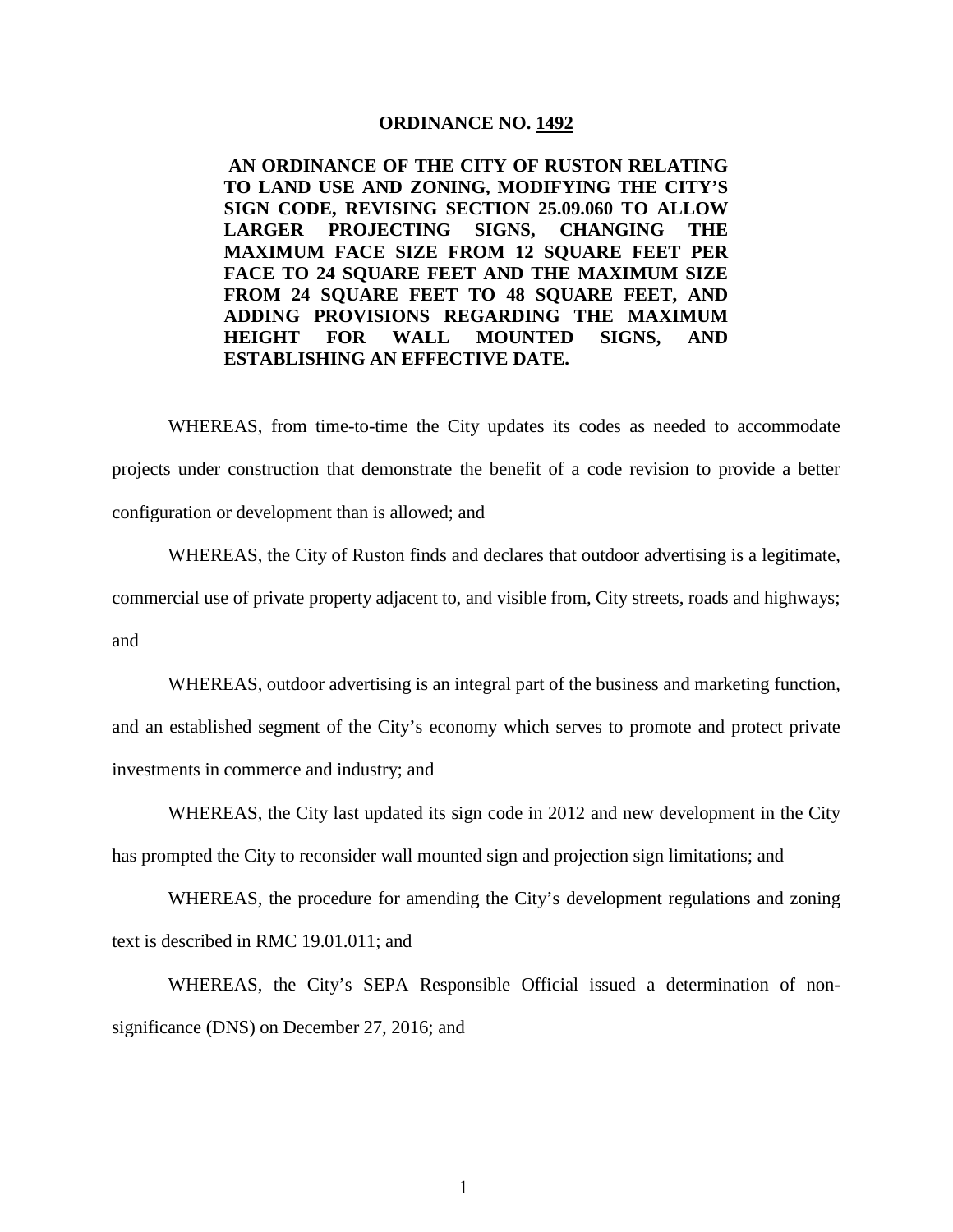WHEREAS, the City sent a copy of this proposed ordinance to the Washington State Department of Commerce as per WAC 365-195-620(1) and RCW 36.70A.106; and

WHEREAS, a public hearing on the zoning text amendment was held on January 18, 2017, by the Planning Commission to receive community input on the proposal; and

WHEREAS, the Planning Commission found that the proposed amendment, with some recommended revisions, is consistent with the goals and policies of the City of Ruston Comprehensive Plan; and

WHEREAS, on January 18, 2017 the Planning Commission voted to recommend approval of the proposed sign code text amendment with some revisions; and

WHEREAS, on February 7, 2017, the City Council held the first reading on this Ordinance; and

WHEREAS, on February 21, 2017, the City Council adopted this Ordinance during its regular meeting at second reading; **NOW, THEREFORE**

# **THE CITY COUNCIL OF THE CITY OF RUSTON DOES HEREBY ORDAIN AS FOLLOWS:**

**Section 1:** Section RMC 25.09.060 is hereby amended to read as follows: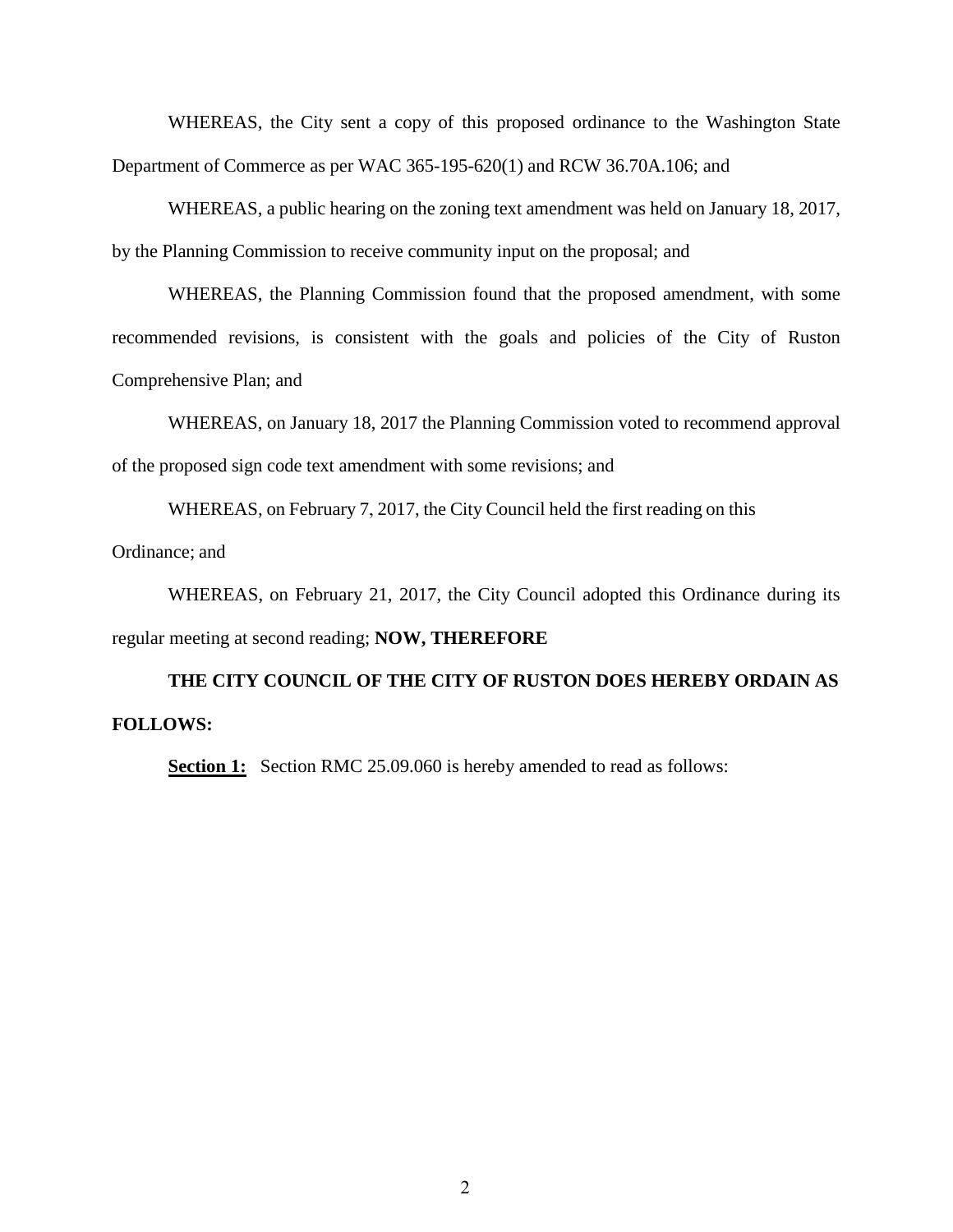## 25.09.060 - Sign type matrix.

| Sign Type                                                      |            | Allowability Within<br>Specific Zones |            | Allowable Area                                                       | Max Height | Illumination   | Maximum                             | Time Limits                                                                                                        | Permit                                                                                                                      | Qualifies for  |
|----------------------------------------------------------------|------------|---------------------------------------|------------|----------------------------------------------------------------------|------------|----------------|-------------------------------------|--------------------------------------------------------------------------------------------------------------------|-----------------------------------------------------------------------------------------------------------------------------|----------------|
|                                                                | <b>RES</b> | COM/<br>COM-P                         | <b>MPD</b> |                                                                      |            | Height         | Quantity                            |                                                                                                                    | Required                                                                                                                    | <b>Bonus</b>   |
|                                                                | <b>RES</b> | COM/<br>COM-P                         | <b>MPD</b> |                                                                      |            |                |                                     |                                                                                                                    |                                                                                                                             |                |
| A-Board/Portable Sign                                          | No         | Yes                                   | Yes        | 12 square feet<br>total. 6 square feet<br>per face.                  | 4 feet     | N <sub>o</sub> | 1 per entity per<br>street frontage | May only be<br>displayed<br>during<br>business hours<br>or while an<br>employee or<br>agent is on the<br>premises. | Exempt -<br>(requires a<br>right-of-way<br>use permit and<br>insurance if<br>located within<br>the public right-<br>of-way) | N <sub>o</sub> |
| A-Board/Portable Sign<br>(Temporary Real<br>Estate Open House) | Yes        | Yes                                   | Yes        | 12 square feet<br>total, 6 square feet<br>per face.                  | 4 feet     | N <sub>o</sub> | 1 per entity per<br>street frontage | May only be<br>displayed<br>while an<br>employee or<br>agent is on the<br>premises.                                | Exempt -<br>(requires a<br>right-of-way<br>use permit and<br>insurance if<br>located within<br>the public right-<br>of-way) | <b>No</b>      |
| Awning Sign                                                    | No         | Yes                                   | Yes        | Maximum text<br>height and width<br>subject to RMC<br>25.09.050, and | N/A        | N <sub>o</sub> | Not limited<br>$*(1)$               | N/A                                                                                                                | Sign Permit<br>Required                                                                                                     | N <sub>o</sub> |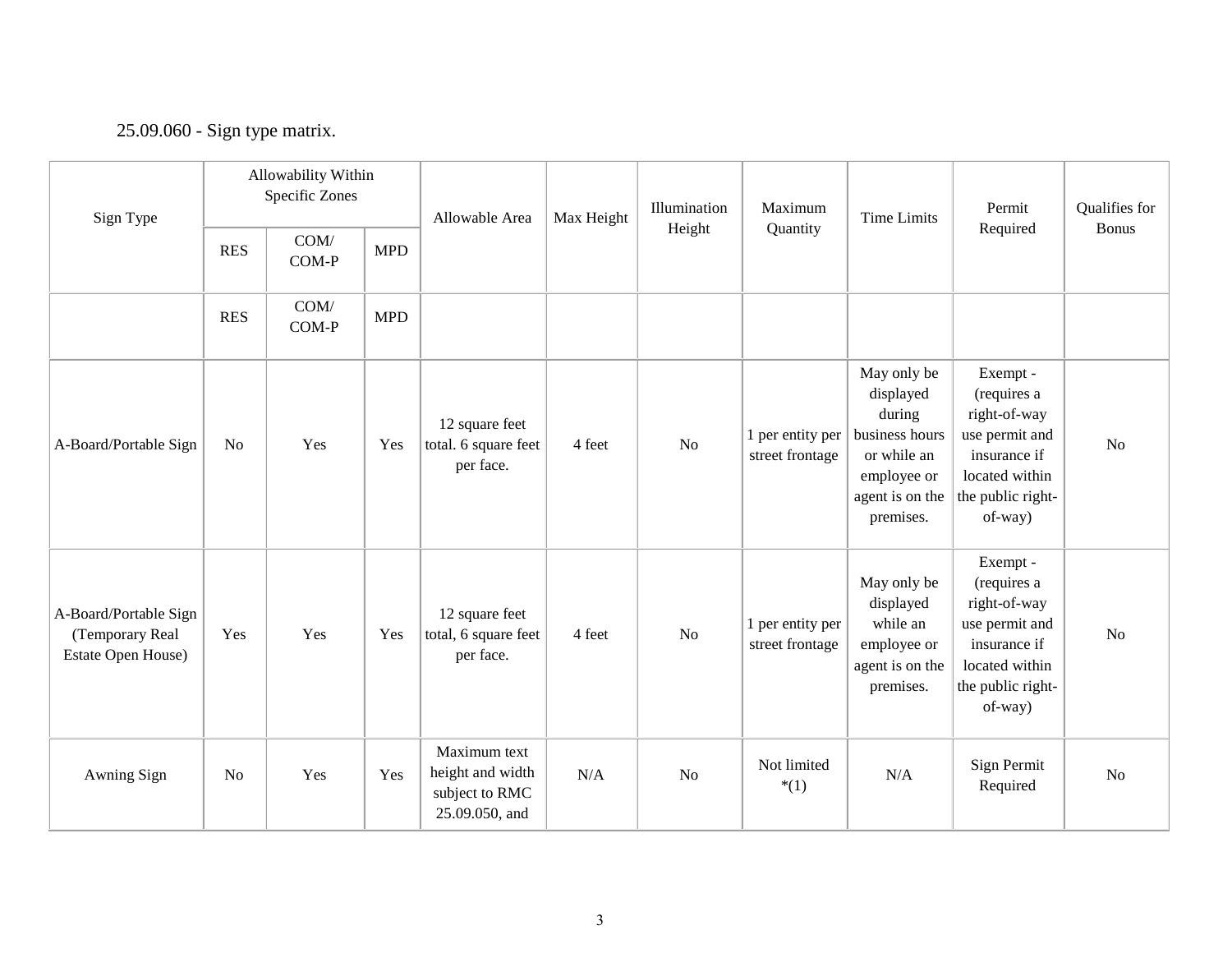|                                                         |                |            |               | only allowed on<br>vertical faces of<br>awnings or<br>canopies not<br>exceeding 8<br>inches in height |                    |     |                                                                                       |                                          |                         |                |
|---------------------------------------------------------|----------------|------------|---------------|-------------------------------------------------------------------------------------------------------|--------------------|-----|---------------------------------------------------------------------------------------|------------------------------------------|-------------------------|----------------|
| <b>Building Address</b><br>Identification               | Yes            | Yes        | Yes           | 12-inch maximum<br>text height                                                                        | N/A                | Yes | 1 per street<br>frontage                                                              | N/A                                      | Exempt                  | N <sub>o</sub> |
| <b>Commercial Shopping</b><br>Center Sign               | N <sub>o</sub> | Yes ***(3) | Yes<br>***(3) | 84 square feet                                                                                        | 8 feet ****<br>(4) | Yes | 1 per<br>commercial<br>shopping<br>center as<br>defined by<br><b>RMC</b><br>25.09.020 | N/A                                      | Sign Permit<br>Required | Yes $**(2)$    |
| <b>Construction Sign</b><br>(Temporary)                 | Yes            | Yes        | Yes           | 32 square feet                                                                                        | 8 feet             | No  | 1 per street<br>frontage                                                              | Must be<br>removed prior<br>to occupancy | Exempt                  | N <sub>o</sub> |
| Flags (Government or<br>noncommercial<br>institution)   | Yes            | Yes        | Yes           | N/A                                                                                                   | N/A                | N/A | 1 of each type<br>of flag per site                                                    | N/A                                      | Exempt                  | N <sub>o</sub> |
| Freestanding<br>Monument Sign                           | No             | Yes        | Yes           | 32 square feet                                                                                        | 6 feet             | Yes | 1 per street<br>frontage                                                              | N/A                                      | Sign Permit<br>Required | Yes $**(2)$    |
| <b>Murals Not Containing</b><br><b>Advertising Copy</b> | Yes            | Yes        | Yes           | N/A                                                                                                   | N/A                | N/A | N/A                                                                                   | N/A                                      | Exempt                  | No             |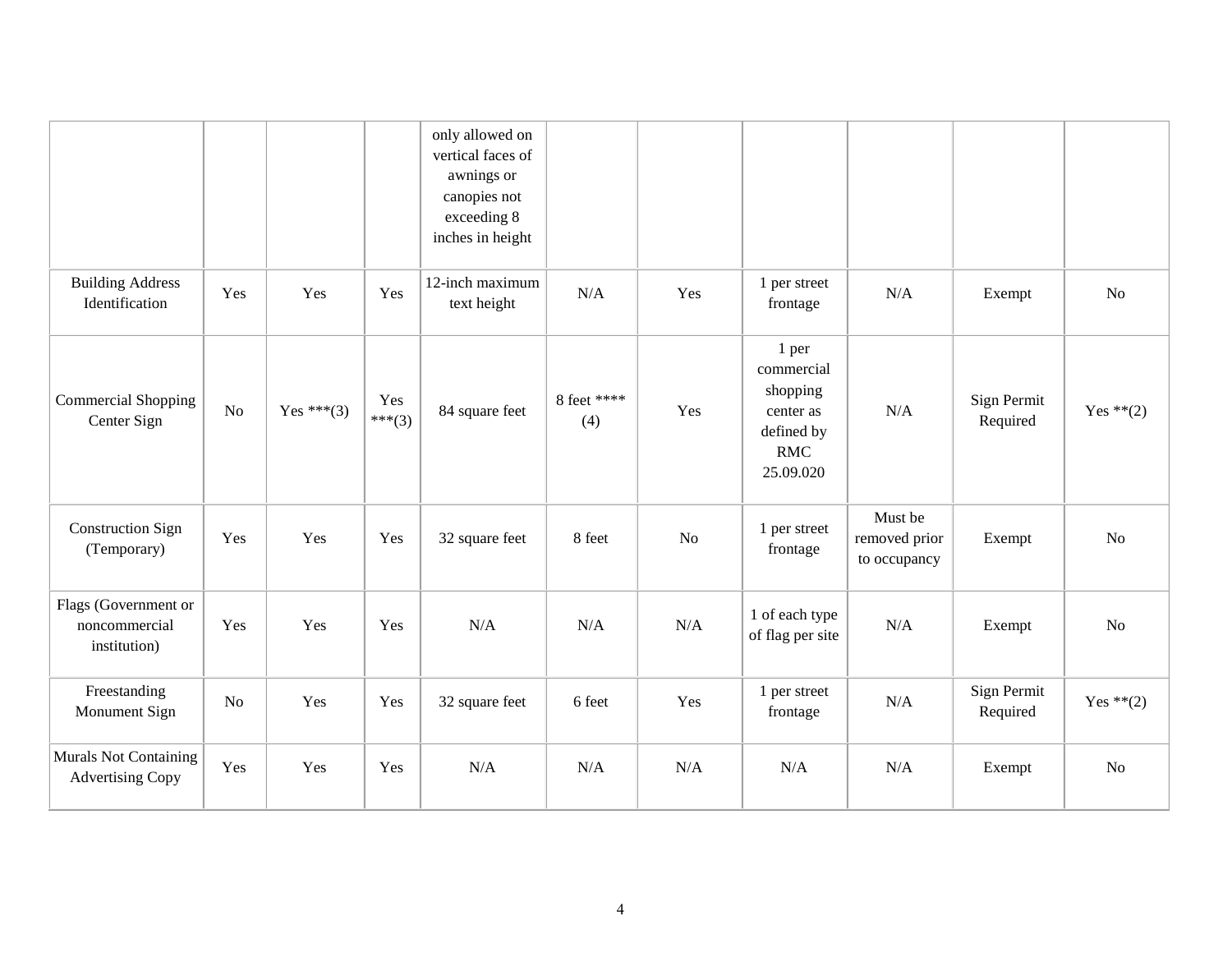| Neighborhood<br><b>Identification Sign</b>                                           | Yes      | Yes | Yes | 32 square feet                                                                                                                                                                       | 6 feet                                                                                                                                           | Yes                                                | 1 per street<br>frontage | N/A                                                                                                          | Sign Permit<br>Required | Yes $**(2)$    |
|--------------------------------------------------------------------------------------|----------|-----|-----|--------------------------------------------------------------------------------------------------------------------------------------------------------------------------------------|--------------------------------------------------------------------------------------------------------------------------------------------------|----------------------------------------------------|--------------------------|--------------------------------------------------------------------------------------------------------------|-------------------------|----------------|
| Non-governmental<br>and/or Non-<br>institutional Flags or<br>Seasonal<br>Decorations | Yes      | Yes | Yes | N/A                                                                                                                                                                                  | N/A                                                                                                                                              | N/A                                                | N/A                      | Must be<br>removed<br>within seven<br>calendar days<br>of the<br>cessation of<br>the holiday<br>celebration. | Exempt                  | N <sub>o</sub> |
| On-premises<br><b>Instructional Signs</b>                                            | Yes      | Yes | Yes | 4 square feet                                                                                                                                                                        | 4 feet                                                                                                                                           | Yes                                                | As needed                | N/A                                                                                                          | Sign Permit<br>Required | N <sub>o</sub> |
| Political signs                                                                      | Yes      | Yes | Yes | 8 square feet                                                                                                                                                                        | N/A                                                                                                                                              | N/A                                                | N/A                      | Must be<br>removed from<br>public property<br>within 10 days<br>after the<br>election or<br>event            | Exempt.                 | No.            |
| Projecting Sign                                                                      | $\rm No$ | Yes | Yes | 1248 square feet<br>per face, 24 96<br>square feet<br>maximum*, must<br>have minimum<br>clearance of 8 feet<br>when over<br>sidewalk or right-<br>of-way. Maximum<br>projection of 4 | May not<br>exceed<br>fascia, eaves<br>or cornice<br>height of the<br>building to<br>which it is<br>attached. In<br>addition, in<br>no case shall | External, Halo,<br>or Pan-<br>Channel Neon<br>only | 1 per street<br>frontage | N/A                                                                                                          | Sign Permit<br>Required | Yes $**(2)$    |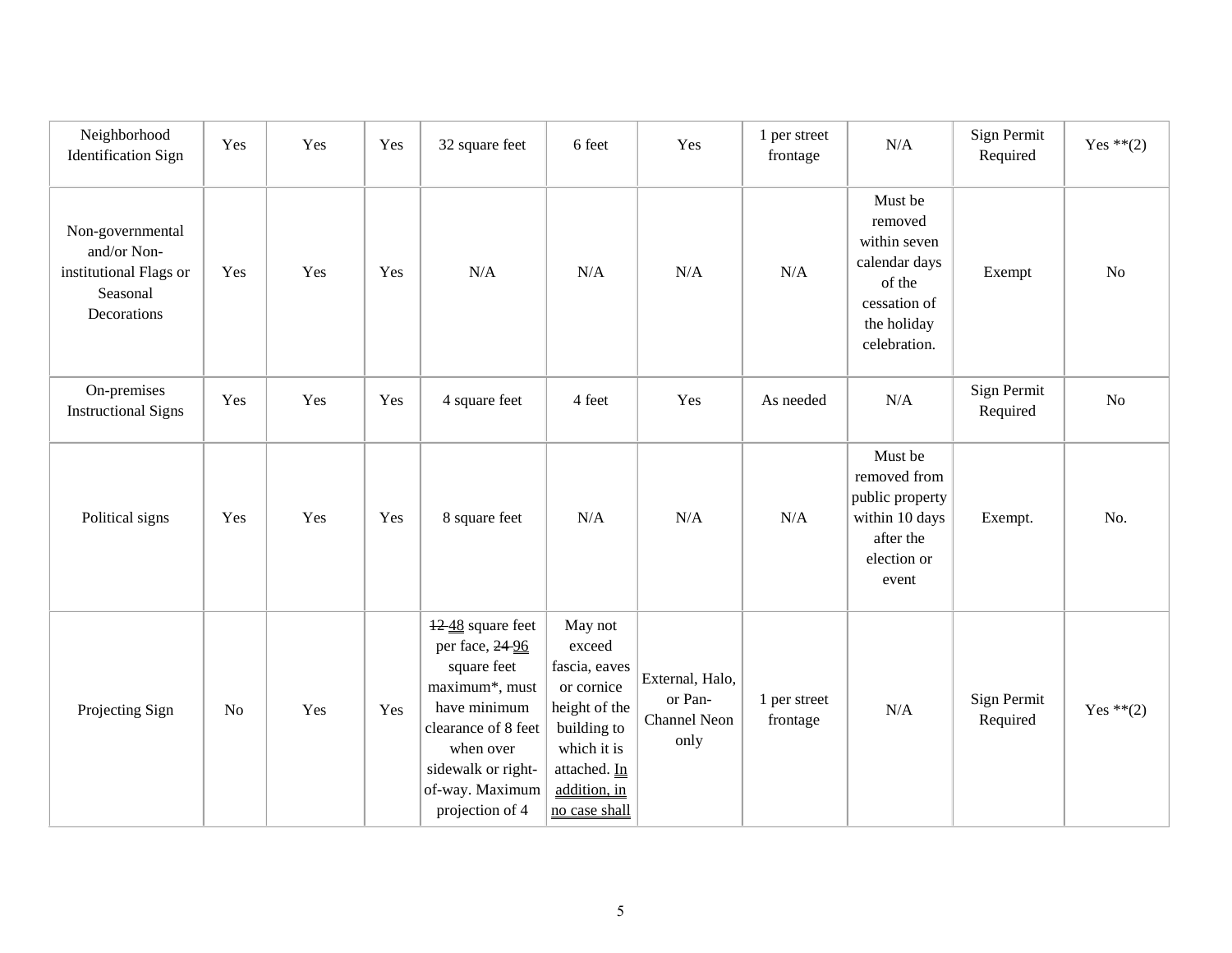|                                                       |     |     |     | feet beyond the<br>facade it's<br>attached to. | the overall<br>height of the<br>sign exceed<br>50% of the<br>height of the<br>building<br>façade to<br>which it is<br>attached. |     |                          |                                                                                                        |                         |             |
|-------------------------------------------------------|-----|-----|-----|------------------------------------------------|---------------------------------------------------------------------------------------------------------------------------------|-----|--------------------------|--------------------------------------------------------------------------------------------------------|-------------------------|-------------|
| <b>Temporary Real</b><br>Estate Signs -<br>Commercial | Yes | Yes | Yes | 12 square feet                                 | 6 feet                                                                                                                          | No  | 1 per street<br>frontage | Must be<br>removed<br>within seven<br>calendar days<br>of the sale of<br>the advertised<br>real estate | Exempt                  | No          |
| Temporary Real<br>Estate Signs -<br>Residential       | Yes | Yes | Yes | 6 square feet                                  | 6 feet                                                                                                                          | No  | 1 per street<br>frontage | Must be<br>removed<br>within seven<br>calendar days<br>of the sale of<br>the advertised<br>real estate | Exempt                  | No          |
| Wall Mounted                                          | No  | Yes | Yes | 32 square feet<br>$*(1)$                       | N/A May<br>not exceed<br>fascia, eaves<br>or cornice<br>height of the<br>building to<br>which it is                             | Yes | Not limited<br>$*(1)$    | N/A                                                                                                    | Sign Permit<br>Required | Yes $**(2)$ |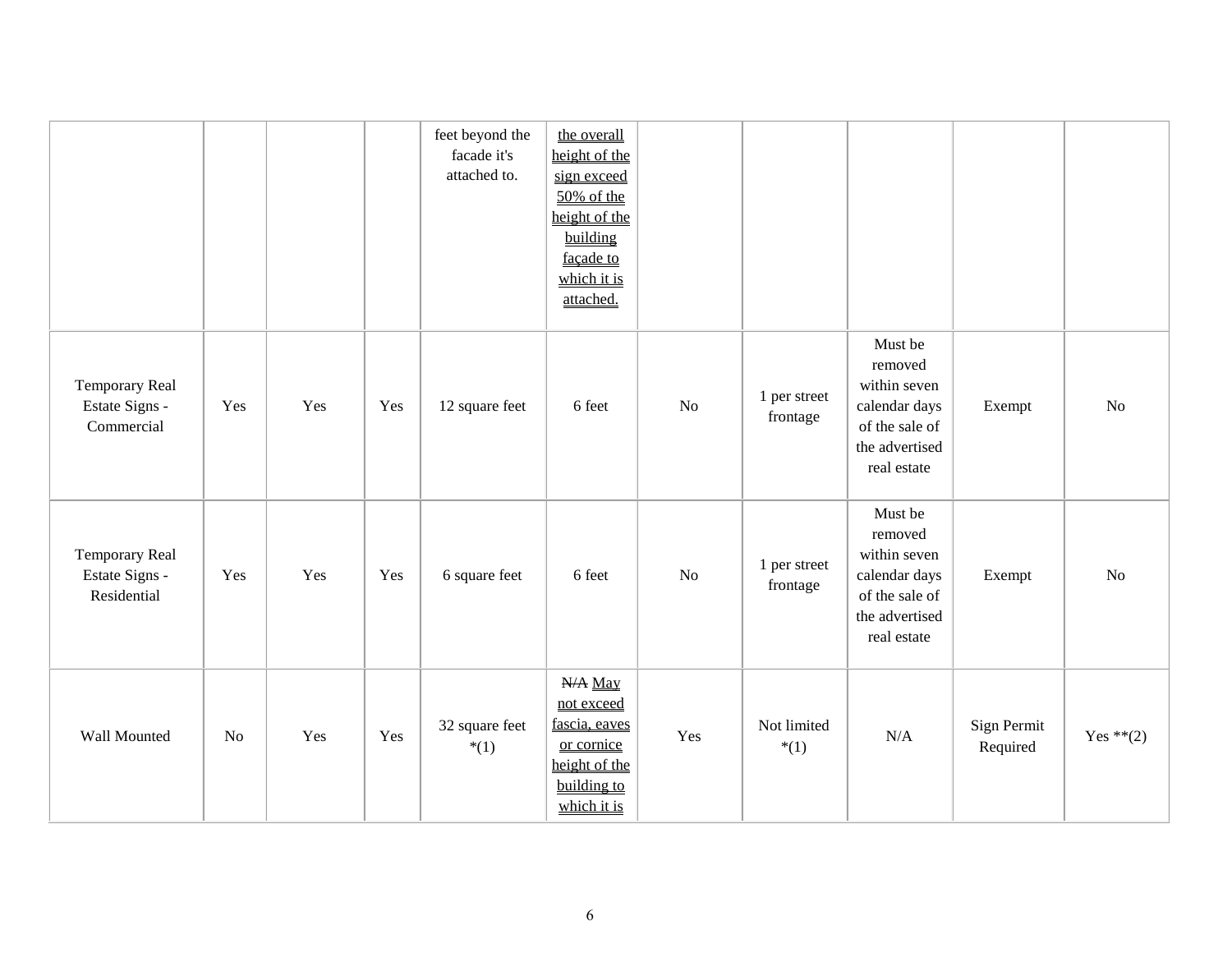|                                                                          |                |     |     |                                                                               | attached,<br>except that<br>individual<br>pan-channel<br>signs may<br>exceed the<br>fascia height<br>by up to one<br>foot. |                                              |                          |                              |                         |                |
|--------------------------------------------------------------------------|----------------|-----|-----|-------------------------------------------------------------------------------|----------------------------------------------------------------------------------------------------------------------------|----------------------------------------------|--------------------------|------------------------------|-------------------------|----------------|
| Wall Mounted (Home<br>Occupations)                                       | Yes            | Yes | Yes | 6 square feet                                                                 | N/A                                                                                                                        | No                                           | 1 per street<br>frontage | N/A                          | Sign Permit<br>Required | N <sub>o</sub> |
| Window Sign                                                              | N <sub>o</sub> | Yes | Yes | Not more than<br>50% of the<br>glazing area of<br>any given<br>window. $*(1)$ | N/A                                                                                                                        | Non-<br>illuminated,<br>Halo or Neon<br>only | Not limited<br>$*(1)$    | N/A                          | Sign Permit<br>Required | Yes** $(2)$    |
| Temporary Banner                                                         | No             | Yes | Yes | 20 square feet                                                                | 6 feet, unless<br>wall<br>mounted,<br>then not to<br>exceed<br>fascia or<br>cornice                                        | N <sub>o</sub>                               | 1 per street<br>frontage | 30 calendar<br>days per year | Sign Permit<br>Required | No             |
| $\ast$<br>(1) Calculated within the facade maximum as per RMC 25.09.050. |                |     |     |                                                                               |                                                                                                                            |                                              |                          |                              |                         |                |
| $***$<br>(2) See RMC 25.09.050 Sign Area Bonus.                          |                |     |     |                                                                               |                                                                                                                            |                                              |                          |                              |                         |                |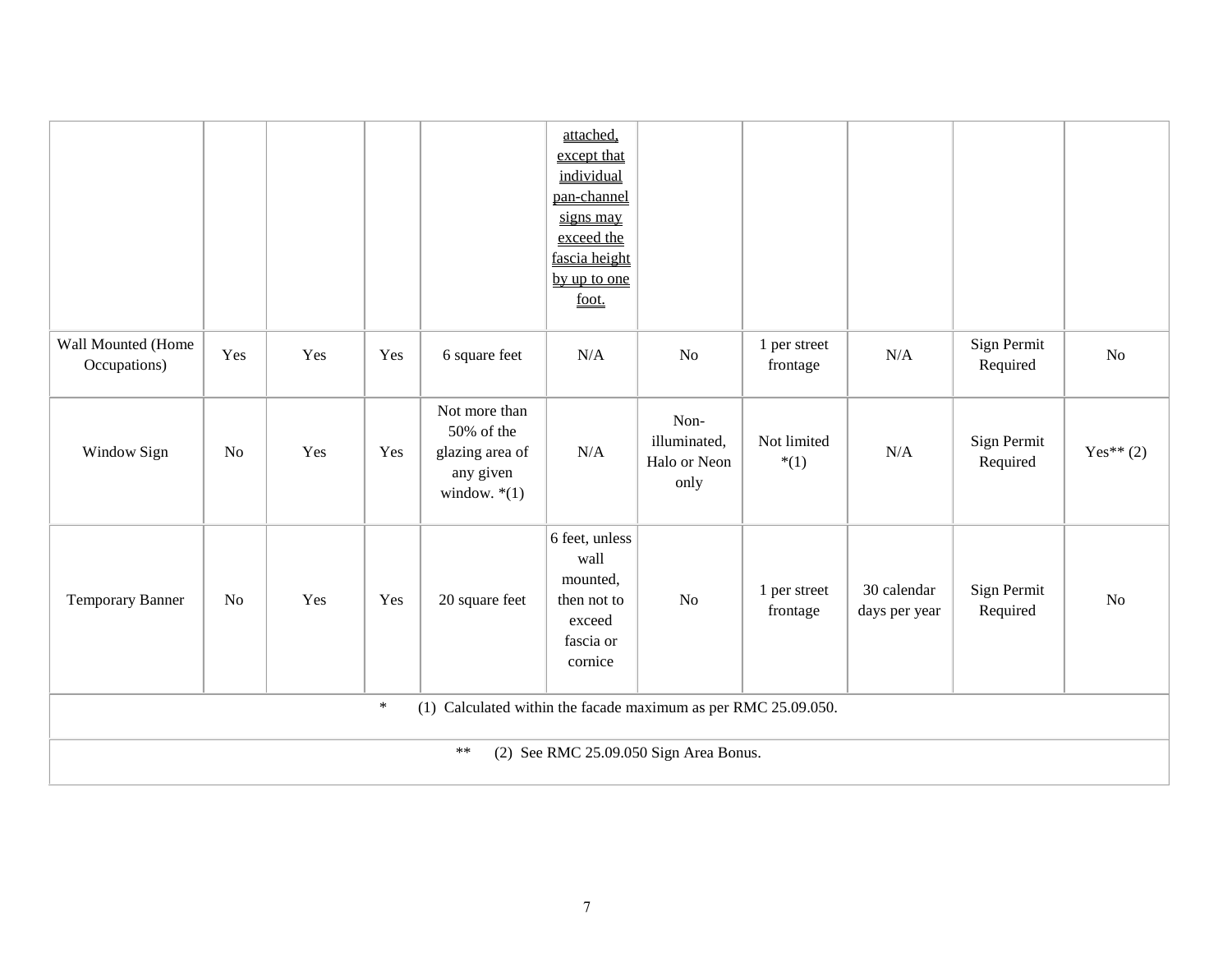\*\*\* (3) Businesses located within a commercial shopping center (as defined by RMC 25.09.020) may place advertising within a commercial shopping center sign in lieu of an on-site freestanding monument sign.

\*\*\*\* (4) Base and sign structure shall not exceed 8 feet above the average grade of the adjacent right-of-way with the average grade measured along the right-of-way frontage of the sign.